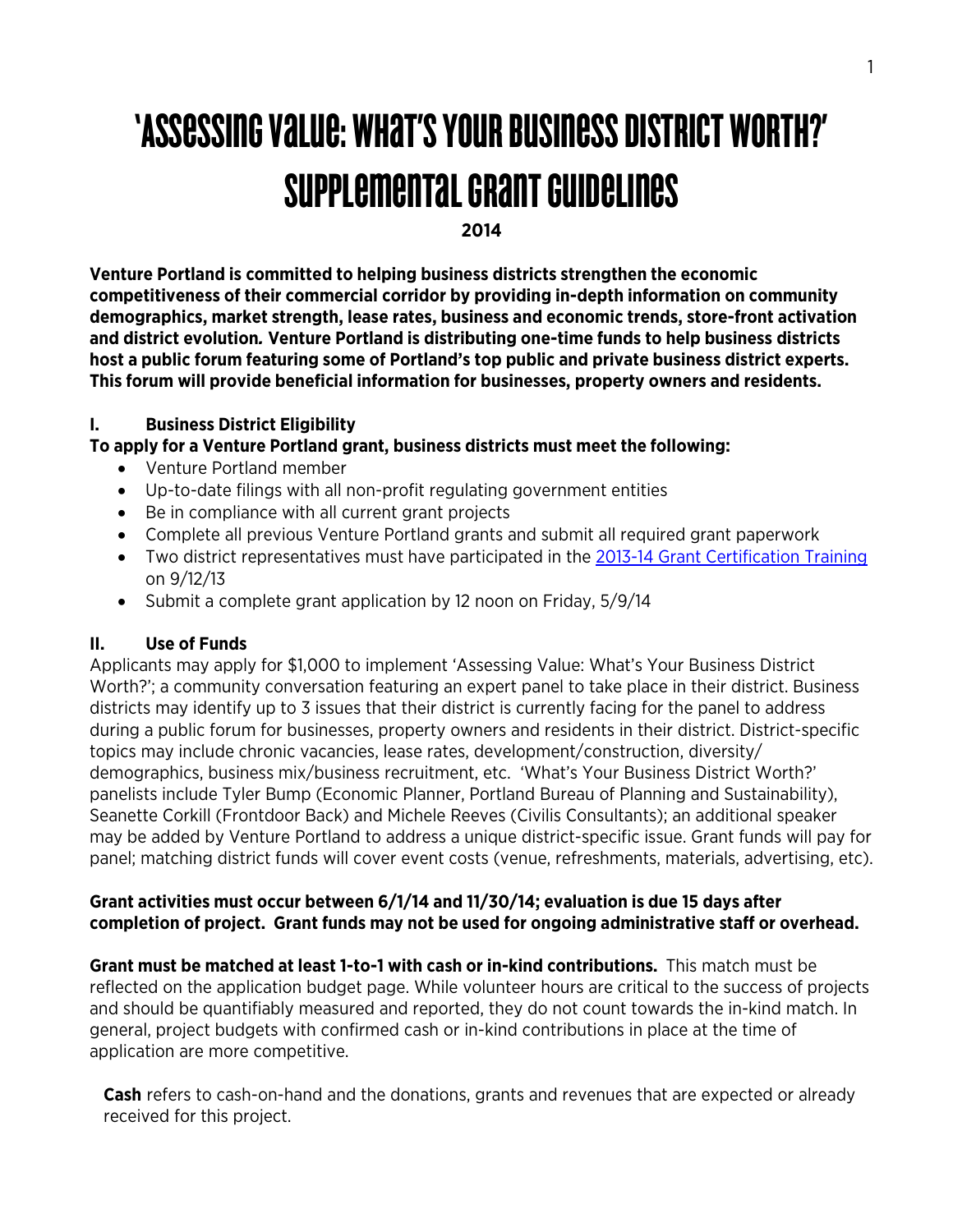**In-kind** refers to the donated space, supplies/materials, goods and fees for professional services donated by individuals or organizations. To qualify as matching resources, these same items must also be listed as expenses in the project budget and invoices/receipts must be provided with the final report. The dollar value of these no-cash donations should be calculated at their verifiable fairmarket value. Be sure to identify the sources on the application budget page. Volunteer hours do not count towards the in-kind match.

## **Venture Portland must be recognized as a sponsor on any grant-funded materials and/or activities. Please contact Venture Portland for logo usage approval. Failure to do so will impact future grant eligibility.**

#### **Unspent and/or unmatched grant funds (including unverifiable in-kind or cash expenses) must be returned to Venture Portland with the grant report.**

# **Americans with Disabilities Act Certification/Statement of Equity and Non-Discrimination**

By submitting an application, the applicant agrees to comply in every way with all applicable provisions of the Americans with Disabilities Act of 1990, 42 USC Sec. 12101, et seq. and agrees not to discriminate on the basis of race, creed, religion, color, sex, marital status, political opinion, familial status, national origin, age, gender, mental or physical disability, sexual orientation, military status, gender identity and source of income or disability status.

## **III. Grant Checklist**

Incomplete applications will not be evaluated. The following items must be submitted:

- Grant checklist
- Cover letter introducing and briefly explaining purpose of the grant request
- Grant application three sections including signatures, narrative and project budget
- Supporting Documents\* (if applicable)

\*Business districts that provide an Annual Budget and current Balance Sheet are more competitive.

# **IV. Training, Office Hours and Technical Assistance**

**Training:** Two business district representatives must have participated in the **Grant Certification** [Training](http://ventureportland.org/venture-out/grants-certification-training-09-12-2013/) on 9/12/13 to apply for any grant in FY 2013-14. The training addressed: generating great ideas/project planning, proposal writing, budgeting, evaluation and any changes to the Grants Program. Participating business districts received a one-year grant writing certification upon completion of the training.

**Office Hours:** Venture Portland staff are available for appointments and drop-ins at Venture Portland's office during the dates and times listed below to assess business district readiness and to provide support and assistance during the early stages of your grant application. Staff are available the week grants are due to review final drafts and provide any late-stage assistance needs (applications not yet in final draft form will not be reviewed after 5/5/14).

**Technical Assistance:** Venture Portland staff is available for year-round technical assistance during planning, proposal writing, budgeting, evaluation and implementation of projects.

**Due Date:** Applications received by 12 noon on 5/9/14 will be reviewed to ensure completion and accepted by staff. Staff will not offer any assistance beyond accepting complete applications on 5/9/14. No application will be accepted after 12 noon on 5/9/14. Incomplete or late applications will not be evaluated.